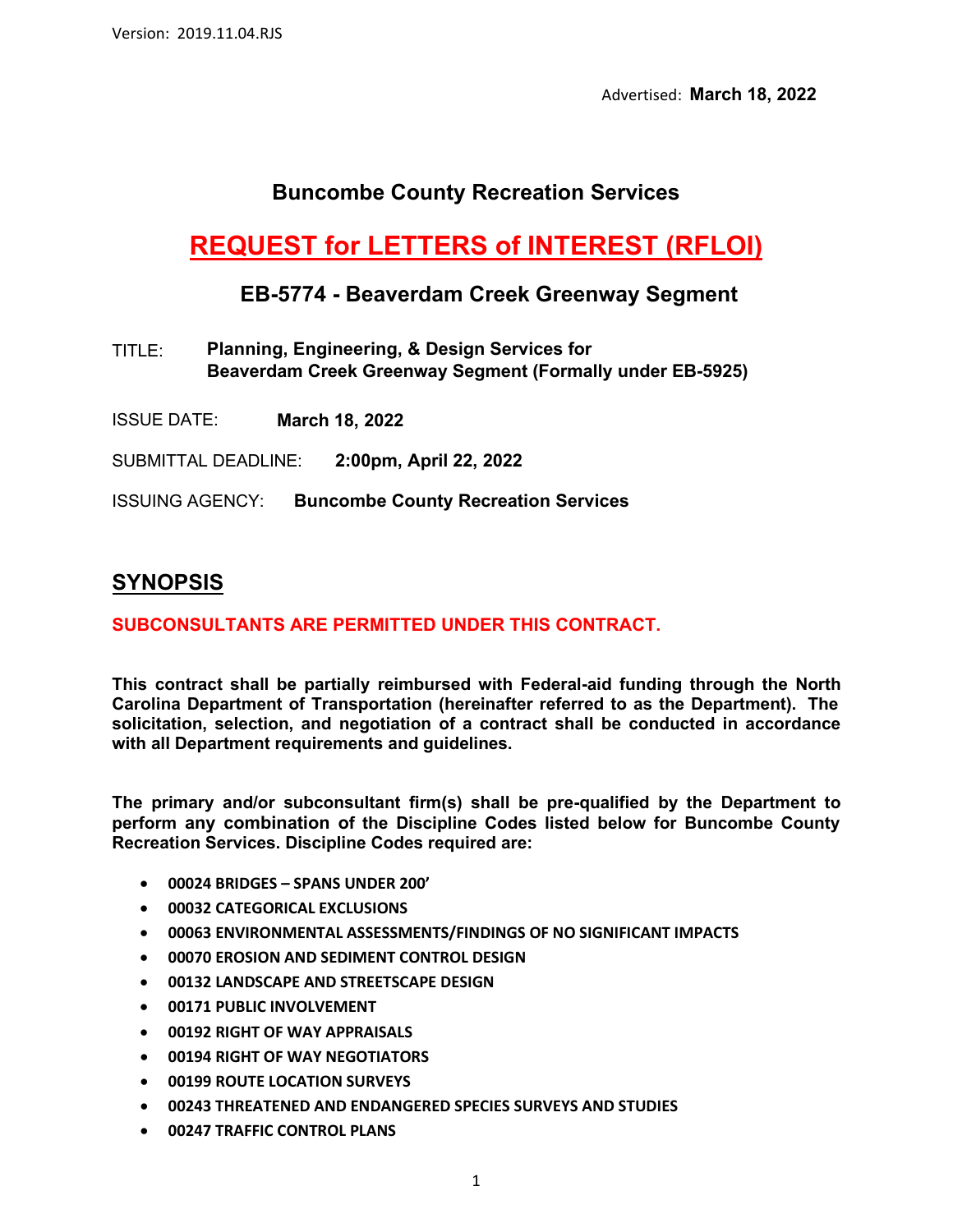- **00269 URBAN ROADWAY DESIGN**
- **00270 UTILITY COORDINATION**
- **00280 WETLAND AND STREAM DELINEATION**
- **00287 WETLAND, STREAM, AND BUFFER PERMITTING**
- **00294 GEOTECHNICAL ENGINEERING SERVICES AND SPECIALTY SERVICES**
- **00316 MULTI-USE TRAIL DESIGN, SURVEY & LAYOUT**
- **00361 BOUNDARY SURVEYING**
- **00362 EASEMENT SURVEYING**
- **00433 TIER 1-BASIC HYDROLOGIC AND HYDRAULIC DESIGN**
- **00434 TIER II-COMPLETE HYDROLOGIC & HYDRAULIC DESIGN**

**WORK CODES for each primary and/or subconsultant firm(s) (***if Subconsultants are allowed under this RFLOI***) SHALL be listed on the respective RS-2 FORMS (see section 'SUBMISSION ORGANIZATION AND INFORMATION REQUIREMENTS').**

This RFLOI is to solicit responses (LETTERS of INTEREST, or LOIs from qualified firms to provide professional consulting services to:

Buncombe County Recreation Services invites qualified private engineering firms (PEF to submit Letters of Interest (LOI to provide professional planning, engineering, and design services for the Beaverdam Creek Greenway.

This project proposes to construct a greenway (multi-use path adjacent to NC 251 (Riverside Drive from Exit 25 on US 19/23/70 to SR 1684 (Elk Mountain Road for approximately 3.4 miles and adjacent to Beaverdam Creek from SR 1684 (Elk Mountain Road to west of US 25 for approximately 1.2 miles. This RFLOI is for planning and design services for the Beaverdam Creek Greenway segment.

Electronic LOIs should be submitted in .pdf format using software such as Adobe, CutePDF PDF Writer, Docudesk deskPDF, etc.

LOIs SHALL be received **electronically no later than 2:00pm EST, April 22, 2022.** 

**The address for electronic deliveries is:** *[Ron.Venturella@Buncombecounty.org](mailto:Ron.Venturella@Buncombecounty.org)*

#### **LOIs received after this deadline will not be considered.**

Except as provided below any firm wishing to be considered must be properly registered with the Office of the Secretary of State and with the North Carolina Board of Examiners for Engineers and Surveyors. Any firm proposing to use corporate subsidiaries or subcontractors must include a statement that these companies are properly registered with the North Carolina Board of Examiners for Engineers and Surveyors and/or the NC Board for Licensing of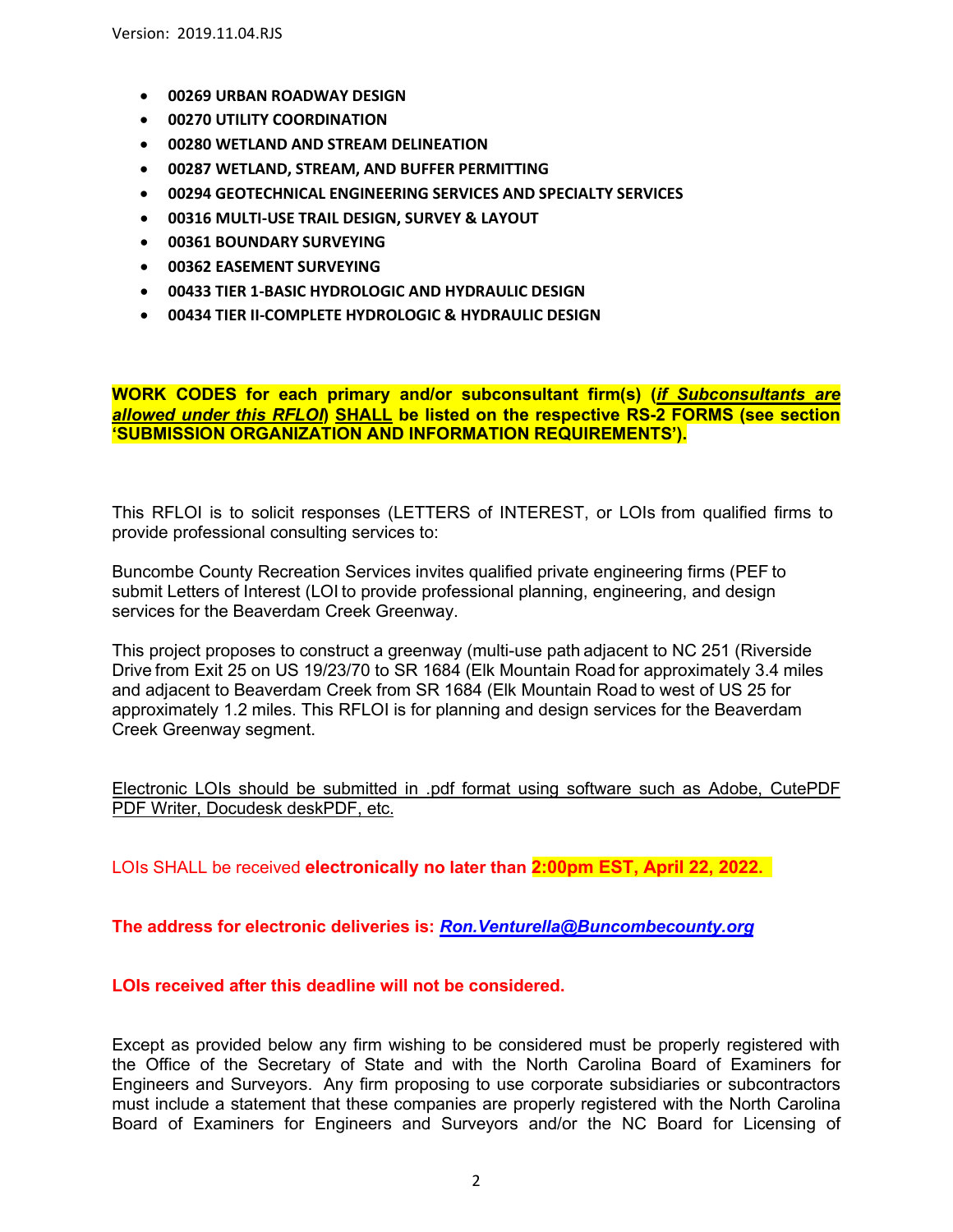Geologists. The Engineers performing the work and in responsible charge of the work must be registered Professional Engineers in the State of North Carolina and must have a good ethical and professional standing. It will be the responsibility of the selected private firm to verify the registration of any corporate subsidiary or subcontractor prior to submitting a Letter of Interest. Firms which are not providing engineering services need not be registered with the North Carolina Board of Examiners for Engineers and Surveyors. Some of the services being solicited may not require a license. It is the responsibility of each firm to adhere to all laws of the State of North Carolina.

The firm must have the financial ability to undertake the work and assume the liability. The selected firm(s) will be required to furnish proof of Professional Liability insurance coverage in the minimum amount of \$1,000,000.00. The firm(s) must have an adequate accounting system to identify costs chargeable to the project.

## **SCOPE OF WORK**

The **Buncombe County Recreation Services** is soliciting proposals for the services of a firm/team for the following contract scope of work:

The expectations of this project are two-fold. First, this project approach needs to address the project area and present engineering/ constructions plan of the greenway/multi-use trail that will travel throughout the proposed study area. This regional concept plan will be used to promote public support, and illustrate the trail's regional transportation benefits for grant application and funding appeals. This is an early stage deliverable that will be used to provide project context and to provide the baseline for public engagement. Much of this work has already been engaged through previous feasibility studies and design efforts. The selected firm will compile this body of work into a preliminary baseline document that will inform the preferred alignment providing information on known project constraints, land easements, necessary points of connectivity, etc.

Secondly, the project will deliver context-sensitive pre-construction engineering and design documents, addressing specific challenges and obstacles for any given design development and preliminary engineering and shall include (but not be limited to):

- Acquisition of right-of-way and easements;

- Construction designs that are appropriate to the environmental character of the immediate surrounding area;

- Feasible alignments with alternate options where needed or available, and possible connecting segments to potential trail users and destinations ;

- Environmental analysis and permitting (including NEPA, US Army Corps of Engineers, state permitting, and local permitting);

- Wetland and stream determinations;
- Delineations;
- Gateway elements at key locations to mark the corridor's unique identity;
- River overlooks/rest;

-Technical information regarding interfaces with other transportation infrastructure including rail;

- Cost estimates for construction and maintenance; and

- Recommendations for implementation, including phasing of trail through logical segments or community sectors.

Parts of the greenway will be located in the regulatory floodway and floodplain of the Beaverdam Creek.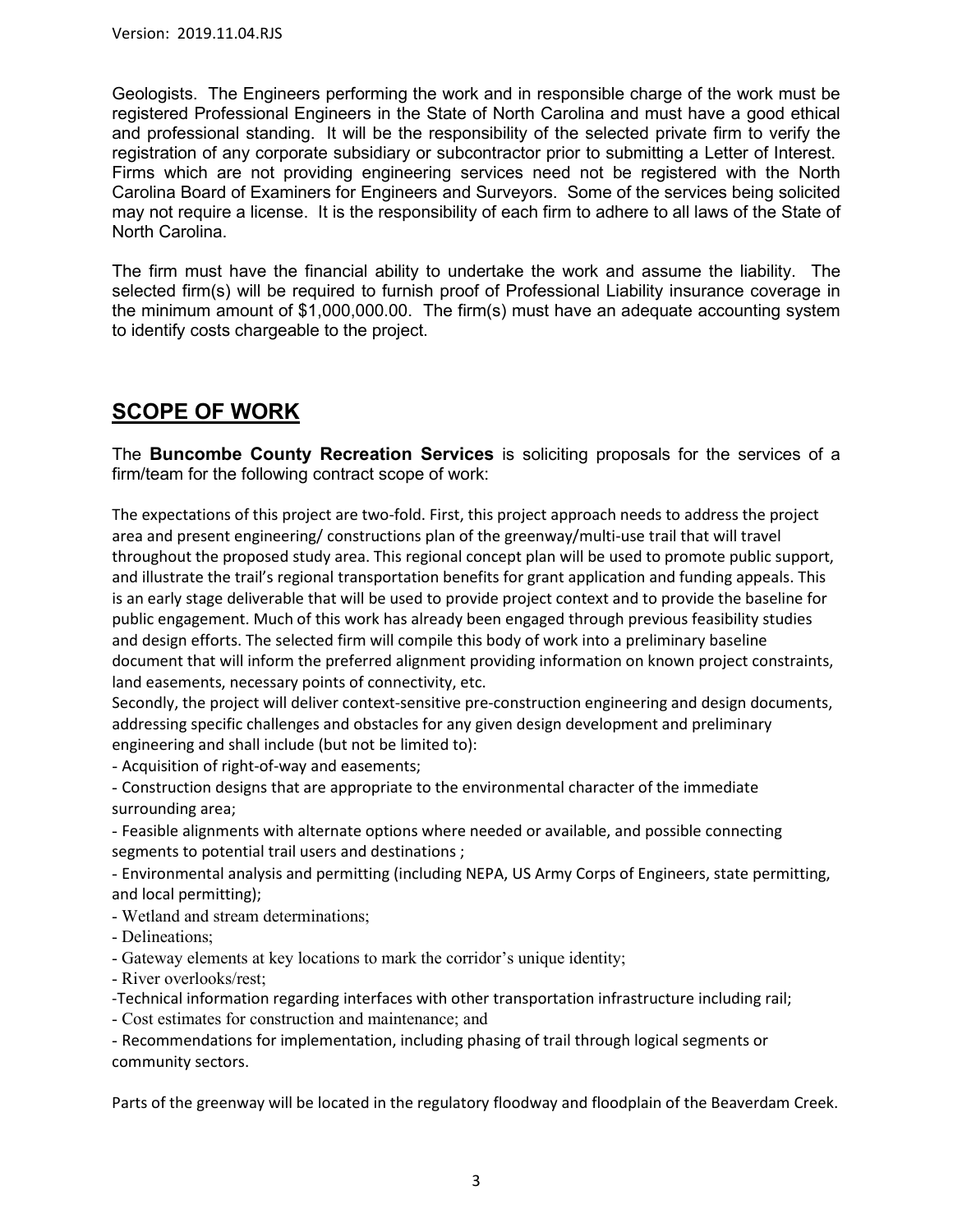This project is funded in part by a North Carolina Department of Transportation (NCDOT) Transportation Improvement Program grant and thus must follow the requirements outlined by NCDOT for consultant selection and project review.

In addition, the Consultant shall coordinate with the North Carolina Wildlife Resources Commission, State Historic Preservation Office, and U.S. Fish and Wildlife Service Ecological Services to obtain all necessary environmental documentation letters. Other agencies that will have to be contacted include, but are not limited to the, Army Corps of Engineers, Duke Power Company, North Carolina Department of Transportation, North Carolina Department of Environment and Natural Resources, Norfolk Southern Railroad, Metropolitan Sewerage District, PSNC Gas, pertinent utilities.

BCRS staff will assist in data collection and preparatory work as well as facilitating public involvement and communications with local advisory boards and stakeholder bodies identified by Buncombe County.

### **PROPOSED CONTRACT TIME: twelve (12) months.**

### **PROPOSED CONTRACT PAYMENT TYPE: The proposed payment type is lump sum.**

### **SUBMITTAL REQUIREMENTS**

All LOIs are limited to **fourteen (14)** pages (RS-2 forms are not included in the page count) inclusive of the cover sheet, and shall be typed on 8-1/2" x 11" sheets, single-spaced, onesided.

*Fold out pages are not allowed. In order to reduce costs and to facilitate recycling; binders, dividers, tabs, etc. are prohibited. One staple in the upper left-hand corner is preferred.*

LOIs containing more than fourteen (14) pages will not be considered.

**ELECTRONIC SUBMITTALS ARE REQUIRED. All LOI's should be presented in an Adobe Acrobat Portable Document File document.**

**Firms submitting LOIs are encouraged to carefully check them for conformance to the requirements stated above. If LOIs do not meet ALL of these requirements they will be disqualified. No exception will be granted.**

# **SELECTION PROCESS**

Following is a general description of the selection process:

- The LGA's Selection Committee will review all qualifying LOI submittals.
- For Limited Services Contracts (On-Call type contracts), the LGA's Selection Committee MAY, at the LGA's discretion, choose any number of firms to provide the services being solicited.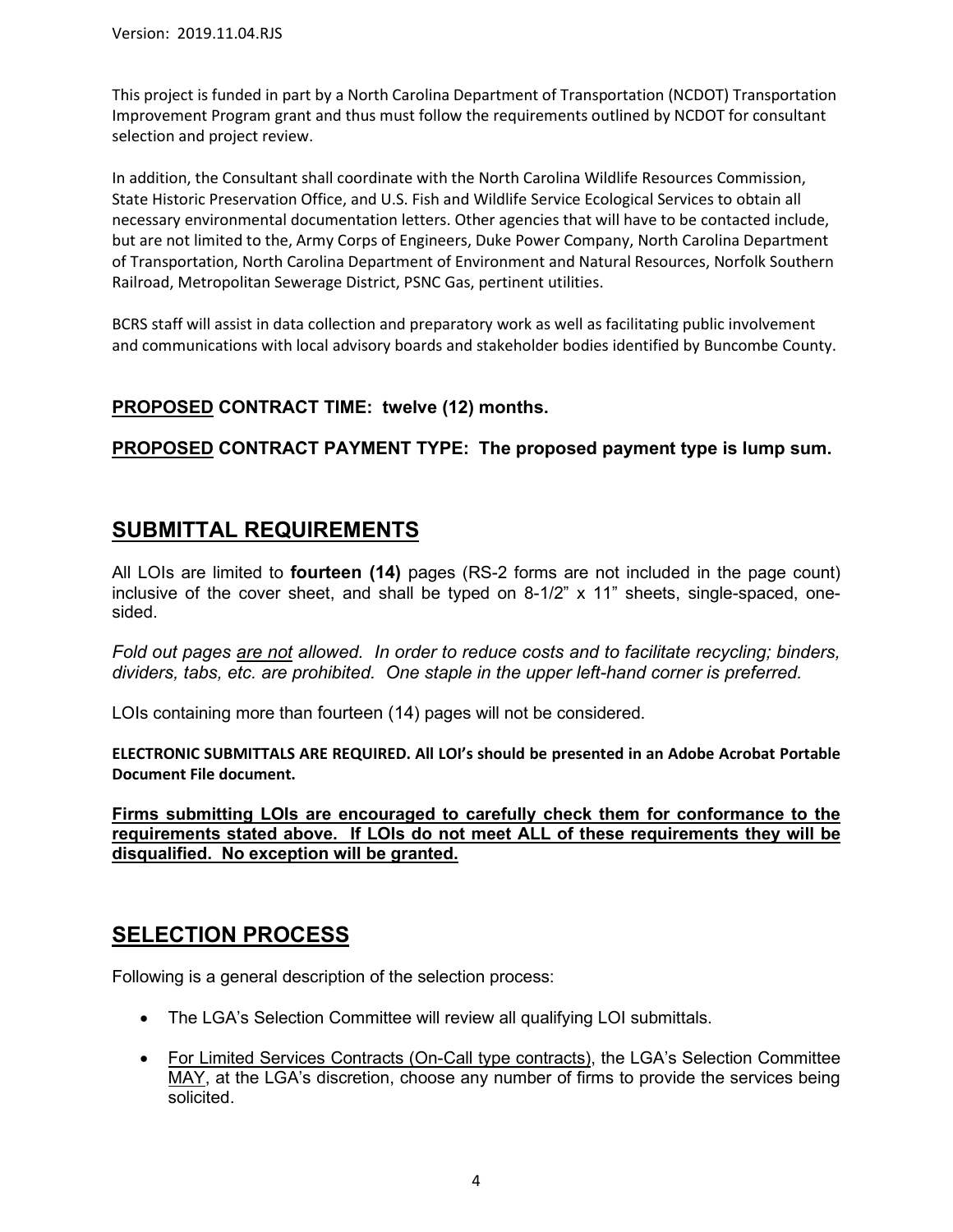- For Project-Specific Contracts (non On-Call type contracts), the LGA's Selection Committee MAY, at the LGA's discretion, shortlist a minimum of three (3) firms to be interviewed. IF APPLICABLE, dates of shortlisting and dates for interviews are shown in the section SUBMISSION SCHEDULE AND KEY DATES at the end of this RFLOI.
- In order to be considered for selection, consultants must submit a complete response to this RFLOI prior to the specified deadlines. Failure to submit all information in a timely manner will result in disqualification.

### **TITLE VI NONDISCRIMINATION NOTIFICATION**

The LGA in accordance with the provisions of Title VI of the Civil Rights Act of 1964 (78 Stat. 252, 42 US.C. §§ 2000d to 2000d-4) and the Regulations, hereby notifies all RESPONDENTS that it will affirmatively ensure that any contract entered into pursuant to this advertisement, disadvantaged business enterprises will be afforded full and fair opportunity to submit LETTERS of INTEREST (LOIs) in response to this ADVERTISEMENT and will not be discriminated against on the grounds of race, color, or national origin in consideration for an award.

### **SMALL PROFESSIONAL SERVICE FIRM (SPSF) PARTICIPATION**

The Department encourages the use of Small Professional Services Firms (SPSF). Small businesses determined to be eligible for participation in the SPSF program are those meeting size standards defined by Small Business Administration (SBA) regulations, 13 CFR Part 121 in Sector 54 under the North American Industrial Classification System (NAICS). The SPSF program is a race, ethnicity, and gender neutral program designed to increase the availability of contracting opportunities for small businesses on federal, state or locally funded contracts. SPSF participation is not contingent upon the funding source.

The Firm, at the time the Letter of Interest is submitted, shall submit a listing of all known SPSF firms that will participate in the performance of the identified work. The participation shall be submitted on the Department's Subconsultant Form RS-2. RS-2 forms may be accessed on the Department's website at [NCDOT Connect Guidelines & Forms.](https://connect.ncdot.gov/business/consultants/Pages/Guidelines-Forms.aspx)

The SPSF must be qualified with the Department to perform the work for which they are listed.

### **PREQUALIFICATION**

The Department maintains on file the qualifications and key personnel for each approved discipline, as well as any required samples of work. Each year on the anniversary date of the company, the firm shall renew their prequalified disciplines. If your firm has not renewed its application as required by your anniversary date or if your firm is not currently prequalified, please submit an application to the Department **prior to submittal of your LOI**. An application may be accessed on the Department's website at [Prequalifying Private Consulting Firms](https://connect.ncdot.gov/business/Prequal/Pages/Private-Consulting-Firm.aspx) -- Learn how to become Prequalified as a Private Consulting Firm with NCDOT. Having this data on file with the Department eliminates the need to resubmit this data with each letter of interest.

Professional Services Contracts are race and gender neutral and do not contain goals. However, the Respondent is encouraged to give every opportunity to allow Disadvantaged,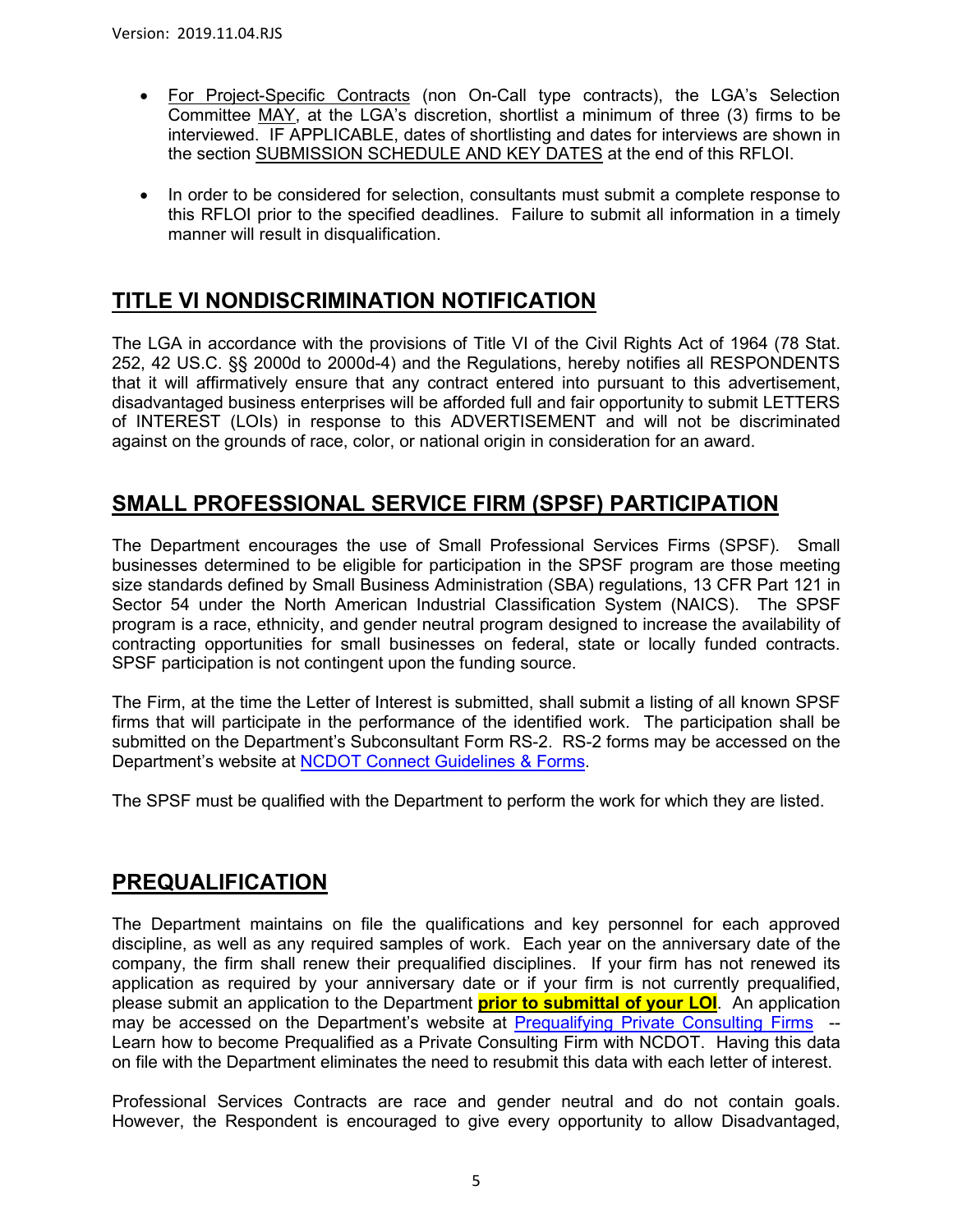Minority-Owned and Women-Owned Business Enterprises (DBE/MBE/WBE) subconsultant utilization on all LOIs, contracts and supplemental agreements. The Firm, subconsultant and subfirm shall not discriminate on the basis of race, religion, color, national origin, age, disability or sex in the performance of this contract.

### **DIRECTORY OF FIRMS AND DEPARTMENT ENDORSEMENT**

Real-time information about firms doing business with the Department, and information regarding their prequalifications and certifications, is available in the Directory of Transportation Firms. The Directory can be accessed on the Department's website at [Directory of Firms](https://www.ebs.nc.gov/VendorDirectory/default.html) -- Complete listing of certified and prequalified firms.

The listing of an individual firm in the Department's directory shall not be construed as an endorsement of the firm.

### **SELECTION CRITERIA**

#### **All prequalified firms who submit responsive letters of interest will be considered.**

In selecting a firm/team, the selection committee will take into consideration qualification information including such factors as:

#### **1. Experience on similar projects (35%).**

- a. Capability to perform work.
- b. Demonstrated experience in specialized areas of Greenways and Transportation Planning.

#### **2. Experience of the Firm (20%).**

- a. Qualification of the Firm members.
- b. Key personnel's professional background and expertise.
- c. Experience within the region on projects of a similar scale and nature.

#### **3. Project Approach (15%)**.

- a. Interest in undertaking the project.
- b. Understanding of the project's unique characteristics.
- c. Demonstrate a clear and defined scope of work.
- d. Provide a clear timeline.
- e. Ability to carry out a series of public meetings and address important stakeholders.

#### **4. Workload and schedule (15%).**

- a. Ability to commit resources.
- b. Current and projected workload.

#### **5. Past performance (15%).**

- a. References submitted with proposal.
- b. Ability to meet schedules and budgets.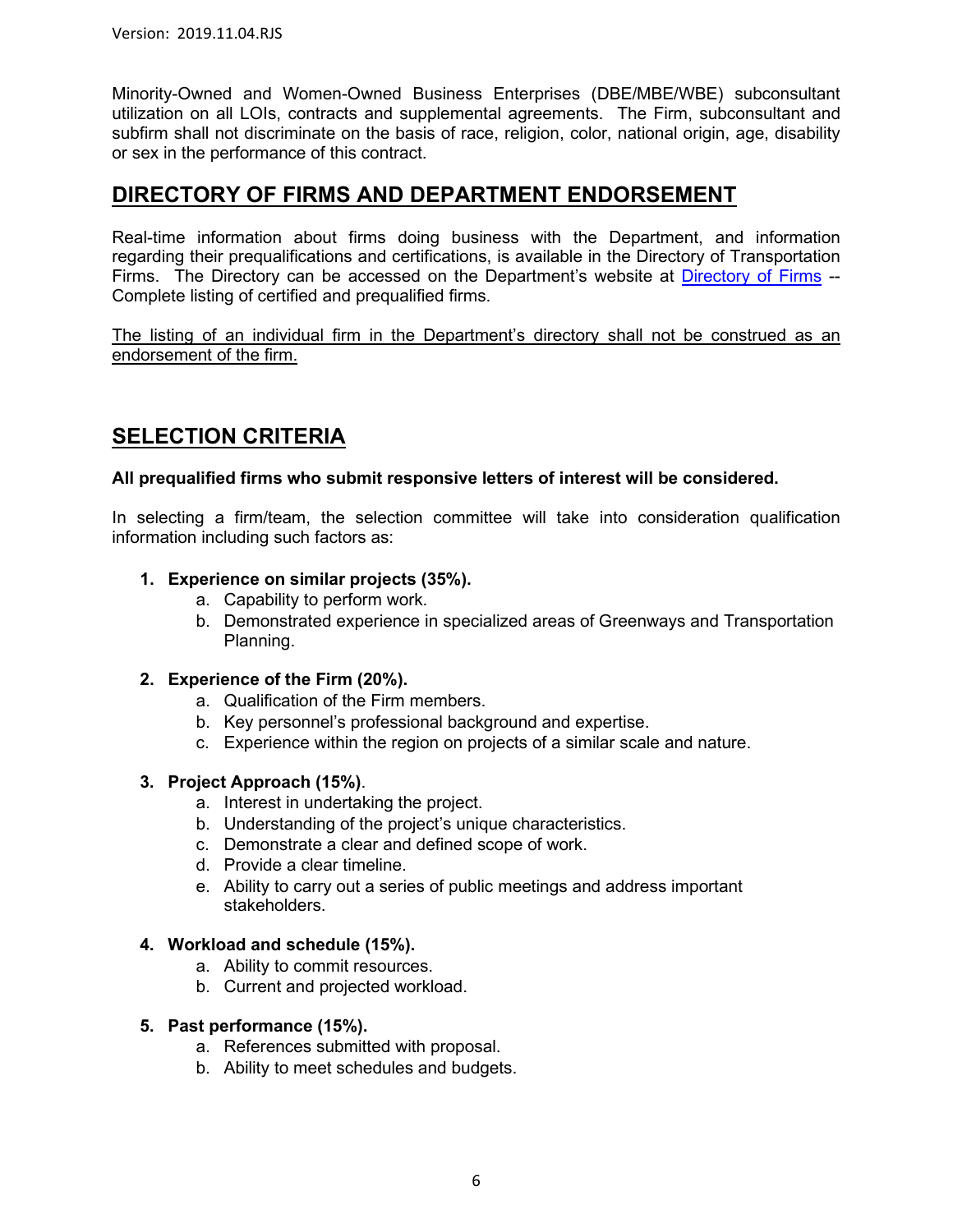After reviewing qualifications, if firms are equal on the evaluation review, then those qualified firms with proposed SPSF participation will be given priority consideration.

### **SUBMISSION ORGANIZATION AND INFORMATION REQUIREMENTS**

The LOI should be addressed to Ron Venturella, Procurement Manager and must include the name, address, telephone number, and e-mail address of the prime consultant's contact person for this RFLOI.

The LOI must also include the information outlined below:

#### Chapter 1 - Introduction

The Introduction should demonstrate the consultant's overall qualifications to fulfill the requirements of the scope of work and should contain the following elements of information:

- **Expression of firm's interest in the work;**
- Statement of whether firm is on register;
- Date of most recent private engineering firm qualification;<br>Statement regarding firm s(') possible conflict of interest fo
- Statement regarding firm's(') possible conflict of interest for the work; and
- Summation of information contained in the letter of interest.

#### Chapter 2 - Team Qualifications

This chapter should elaborate on the general information presented in the introduction, to establish the credentials and experience of the consultant to undertake this type of effort. The following must be included:

- 1. Identify recent, similar projects the firm, acting as the prime contractor, has conducted which demonstrates its ability to conduct and manage the project. Provide a synopsis of each project and include the date completed, and contact person.
- 2. If subconsultants are involved, provide corresponding information describing their qualifications as requested in bullet number 1 above.

#### Chapter 3 - Team Experience

This chapter must provide the names, classifications, and location of the firm's North Carolina employees and resources to be assigned to the advertised work; and the professional credentials and experience of the persons assigned to the project, along with any unique qualifications of key personnel. Although standard personnel resumes may be included, identify pertinent team experience to be applied to this project. Specifically, the Department is interested in the experience, expertise, and total quality of the consultant's proposed team. If principals of the firm will not be actively involved in the study/contract/project, do not list them. The submittal shall clearly indicate the Consultant's Project Manager, other key Team Members and his/her qualifications for the proposed work. Also, include the team's organization chart for the Project / Plan. A Capacity Chart / Graph (available work force) should also be included. Any other pertinent information should also be listed in this section.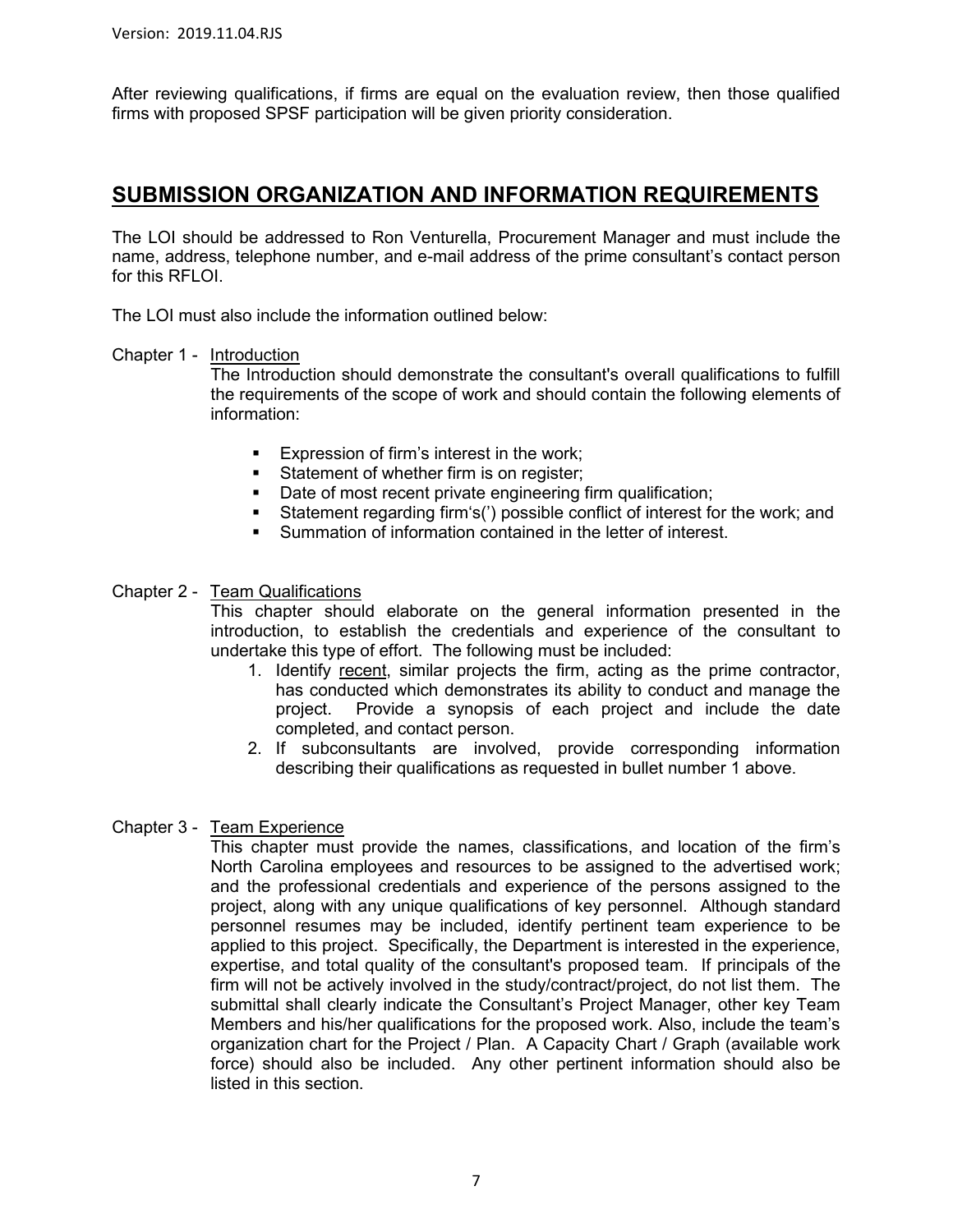**Note:** If a project team or subconsultant encounters personnel changes, or any other changes of significance dealing with the company, NCDOT should be notified immediately.

Chapter 4 - Technical Approach

The consultant shall provide information on its understanding of, and approach to accomplish, this project, including their envisioned scope for the work and any innovative ideas/approaches, and a schedule to achieve the dates outlined in this RFLOI (if any project-specific dates are outlined below).

#### APPENDICES-

CONSULTANT CERTIFICATION Form RS-2

Completed Form RS-2 forms SHALL be submitted with the firm's letter of interest. This section is limited to the number of pages required to provide the requested information.

Submit Form RS-2 forms for the following:

- **Prime Consultant firm**
	- $\triangleright$  Prime Consultant Form RS-2 Rev 1/14/08; and
- **ANY/ALL Subconsultant firms** to be, or anticipated to be, utilized by your firm.
	- Subconsultant Form RS-2 Rev 1/15/08.
	- $\triangleright$  In the event the firm has no subconsultant, it is required that this be indicated on the Subconsultant Form RS-2 by entering the word "None" or the number "ZERO" and signing the form.

Complete and sign each Form RS-2 (instructions are listed on the form).

The required forms are available on the Department's website at: <https://connect.ncdot.gov/business/consultants/Pages/Guidelines-Forms.aspx>

[Prime Consultant Form RS-2](https://connect.ncdot.gov/business/consultants/Roadway/Form%20RS-2%20Prime%20Contractor%20(Task%20Orders%20ONLY).pdf)

[Subconsultant Form RS-2](https://connect.ncdot.gov/business/consultants/Roadway/Form%20RS-2%20Subcontract%20(Task%20Orders%20ONLY).pdf)

All submissions, correspondence, and questions concerning this RFLOI should be directed to **Ron Venturella** at [Ron.Venturella@Buncombecounty.org](mailto:Ron.Venturella@Buncombecounty.org) .